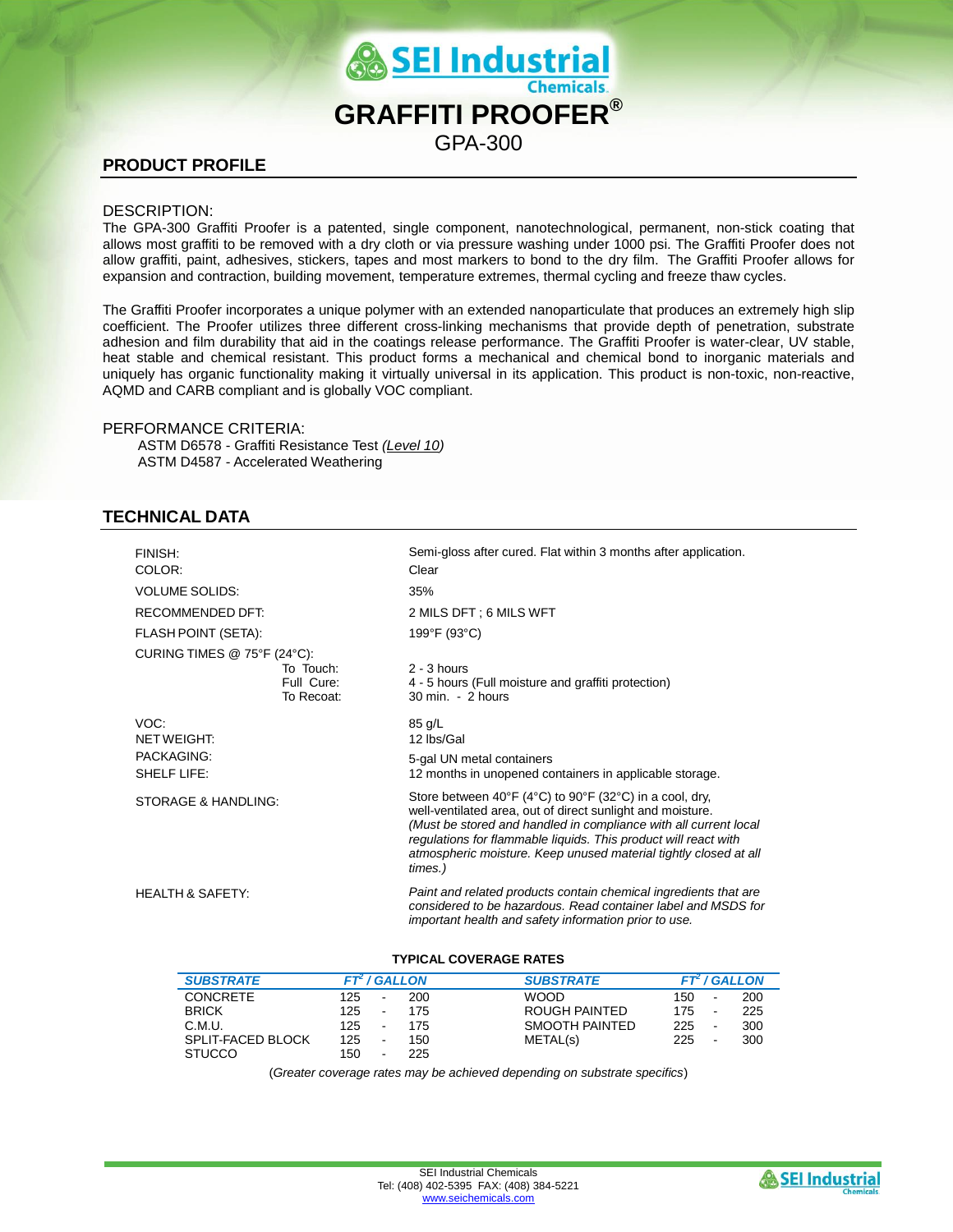

# **SURFACE PREPARATION**

### *THIS PRODUCT IS NOT INTENDED FOR HORIZONTAL SURFACES SUBJECTED TO FOOT AND/OR VEHICULAR TRAFFIC*

## ALL SURFACES:

The surface is to be dry, clean and free of any foreign matter including corrosion, hydrocarbons, moisture, ice, efflorescence, silicones, fluoro-products, etc. Some porous substrates may require more than one coat; always test the coatings adhesion and performance before a full application. In order to ascertain substrate porosity, a Rilem tube test can be done. To help achieve greater coverage rates when applying to a porous substrate, first apply SEI Industrial's SCS-002SP in accordance with manufacturers' suggested application guidelines. Allow porous substrates to dry for a minimum of 72 hours after pressure washing. After rain, allow 48 hours to dry. New concrete should be allowed to cure for 28 days. All caulking and finishing should be done before Graffiti Proofer application. Apply the SCS-002SP Sealer Prime to mineral substrates, prior to applying the Proofer, to prevent the substrate from darkening. Prior to application, protect all glass, vehicles and surrounding surfaces from overspray. Always apply to a test area before proceeding with entire application.

### SURFACE TEMPERATURE:

40°F (4°C) to 100°F (38°C). Surface should be dry (at least 5°F (3°C) above the dew point) with no damp or frozen moisture within the substrate. *This product will cure slower in lower temperatures.*

# **APPLICATION**

### MIXING:

Mix well by shaking the product container. After mixing, ensure the product is clear in appearance, consistent in thickness and that there is no settled/cured material within the container. Any cured or foreign material must be removed, by pouring the product through a paint strainer, prior to application.

## POT LIFE & THINNING:

Do not thin. Pot life can vary dependent upon temperature and humidity. Application time should not exceed 8 hours after the product has been opened.

### EQUIPMENT:

Apply via HVLP, airless sprayer, pump sprayer, aerosol can, roller or brush. Use a flood coat and apply liberally.

#### ROLLER:

Use a  $\frac{1}{2}$ " synthetic nap roller. Apply to porous substrates from the bottom up. To help ensure the product penetrates porous substrates, saturate the roller and apply slowly, allowing excess product to build on top of the roller.

#### SPRAY:

Use a clean, independent line when spraying and use a .011 -.021" spray tip. Apply from top to bottom, chasing runs, and back-roll if needed. This will typically provide a 6 MIL WFT and 2 MIL DFT. Product can be applied wet-on-wet or wet-on-dry. For optimum performance allow the first coat to fully dry and cure before applying the second coat.

#### CLEANUP:

Flush and clean all equipment immediately after use. MEK (Methyl Ethyl Ketone) is the preferred cleaning solvent, but mineral spirits may also be used. If flushing with mineral spirits, extreme care must be taken to ensure that ALL product is removed from spray lines.

*NOTE: If the intended use of the Graffiti Proofer is for protection against marker graffiti, it is advised that a minimum of 2*  coats be applied and each new coat be allowed to reach a full cure prior to applying additional coats. A single coat may *be sufficient for paint and sticker graffiti, but a second or third coat can provide added protection. For optimum performance, allow the individual coats to fully cure before applying the next application. See Product Limitations*.